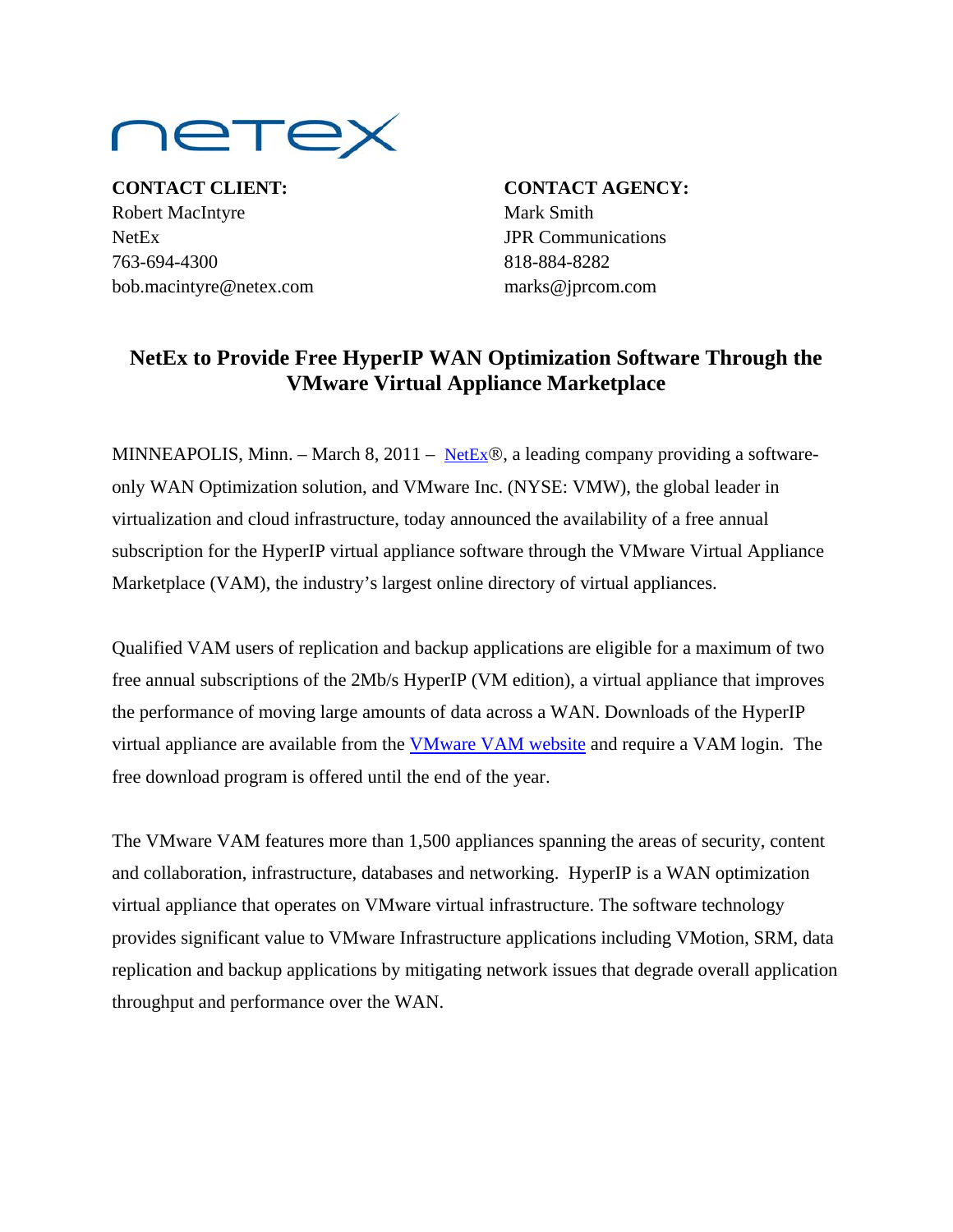"Organizations looking to boost the performance of their VMware infrastructure will find that HyperIP is an ideal way to overcome the challenges of network conditions, such as packet loss, latency and jitter, that are inherently found in virtualization and cloud computing environments," said Robert MacIntyre, NetEx Vice President of Business Development and Marketing. "We have worked closely for years with VMware as a member of its Technology Alliance Partner Program as well as being certified with VMware Ready status and have successfully accelerated data through multiple flavors of virtual platforms for a number of years. We are glad to be able to extend this promotion to VAM users looking to supercharge data transfers within their own VM environments."

NetEx's award-winning HyperIP is a software-only, virtualization-ready WAN optimization solution, ideal for moving large data sets across WANs securely, swiftly and seamlessly. Patentpending technology accelerates and optimizes industry-leading data replication and file transfer applications by aggregating multiple data replication applications over a shared connection while mitigating the inherent network latency and network disruption for long-distance remote TCP data transmissions. The full version of HyperIP supports long-distance data transfers at up to 800 Mb/s, the highest performance of any WAN optimization solution on the market, and 25 to more than 100 percent faster than competitive products. Transfer speed is optimized for the full range of data management applications, including backup & remote replication and business continuance/disaster recovery (BC/DR). NetEx offers HyperIP for cloud infrastructures as a software-only configuration, enabling customers to quickly deploy the acceleration software into their existing VMware infrastructures.

Follow Netex: **B** F You Tube

## **About NetEx**

Formed in 1999 as a spin-off of Storage Technology Corporation (StorageTek®), privately-held NetEx is providing the world's fastest WAN optimization software in the industry, along with guaranteed data delivery, for over 20 years to more than 100 of the world's largest and most sophisticated organizations, including some of the most prestigious providers of financial,